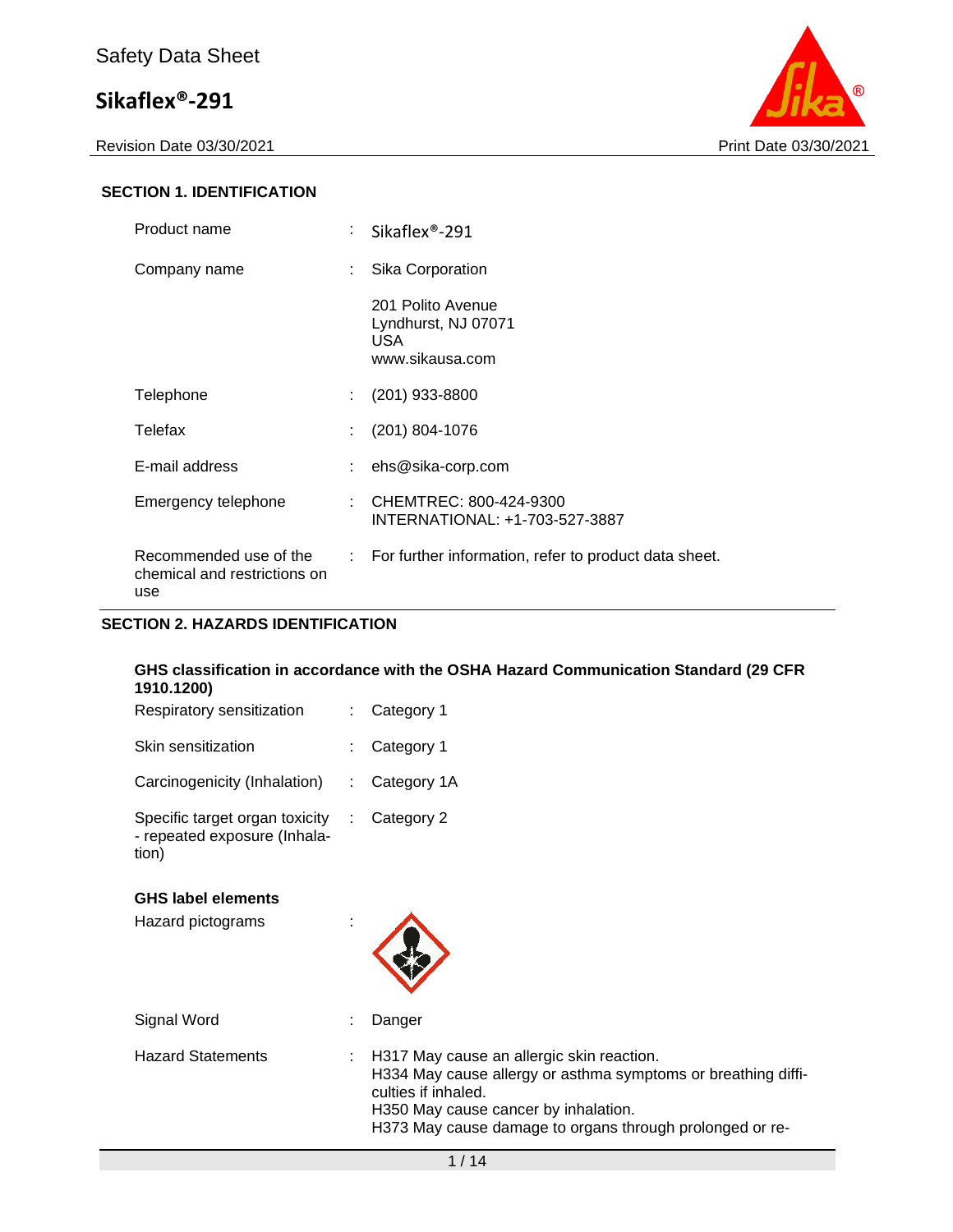Revision Date 03/30/2021 2021 2021 2022 2021 2022 2024 2022 2024 2022 2024 2022 2024



peated exposure if inhaled.

| <b>Precautionary Statements</b> | <b>Prevention:</b>                                                                                                                                                                                                                                                                                                                                                                                           |
|---------------------------------|--------------------------------------------------------------------------------------------------------------------------------------------------------------------------------------------------------------------------------------------------------------------------------------------------------------------------------------------------------------------------------------------------------------|
|                                 | P201 Obtain special instructions before use.<br>P202 Do not handle until all safety precautions have been read<br>and understood.<br>P260 Do not breathe dust/ fume/ gas/ mist/ vapors/ spray.<br>P272 Contaminated work clothing must not be allowed out of<br>the workplace.<br>P280 Wear protective gloves/ protective clothing/ eye protection/<br>face protection.<br>P284 Wear respiratory protection. |
|                                 | <b>Response:</b>                                                                                                                                                                                                                                                                                                                                                                                             |
|                                 | P302 + P352 IF ON SKIN: Wash with plenty of soap and water.<br>P304 + P340 IF INHALED: Remove person to fresh air and<br>keep comfortable for breathing.<br>P308 + P313 IF exposed or concerned: Get medical advice/<br>attention.<br>P333 + P313 If skin irritation or rash occurs: Get medical advice/<br>attention.<br>P362 + P364 Take off contaminated clothing and wash it before<br>reuse.            |
|                                 | Storage:                                                                                                                                                                                                                                                                                                                                                                                                     |
|                                 | P405 Store locked up.                                                                                                                                                                                                                                                                                                                                                                                        |
|                                 | Disposal:<br>P501 Dispose of contents/ container to an approved waste dis-                                                                                                                                                                                                                                                                                                                                   |

#### **Other hazards**

Intentional misuse by deliberate concentration and inhalation of vapor may be harmful or fatal.

#### **SECTION 3. COMPOSITION/INFORMATION ON INGREDIENTS**

#### **Mixtures**

#### **Components**

| Chemical name | CAS-No.   | Classification         | Concentra-     |
|---------------|-----------|------------------------|----------------|
|               |           |                        | tion $(% w/w)$ |
| xylene        | 1330-20-7 | Flam. Liq. 3; H226     | $>= 1 - 5$     |
|               |           | Acute Tox. 4; H332     |                |
|               |           | Acute Tox. 4; H312     |                |
|               |           | Skin Irrit. 2; H315    |                |
|               |           | Eye Irrit. 2A; H319    |                |
|               |           | <b>STOT SE 3; H335</b> |                |
|               |           | <b>STOT RE 2; H373</b> |                |
|               |           | Asp. Tox. 1; H304      |                |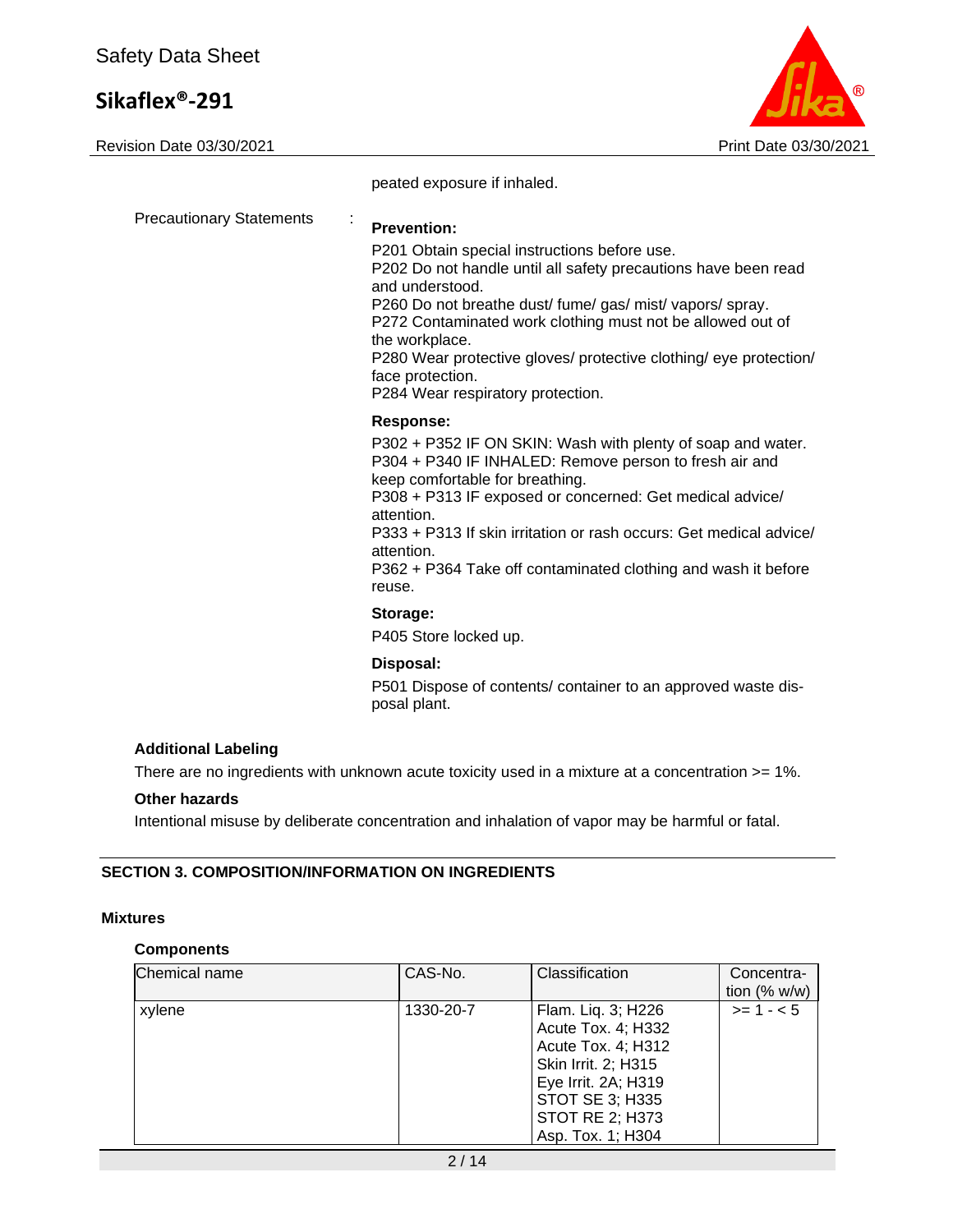# Safety Data Sheet

# **Sikaflex®-291**

Revision Date 03/30/2021 Print Date 03/30/2021

| 4,4'-methylenediphenyl diisocyanate | 101-68-8       | Acute Tox. 4; H332<br>Skin Irrit. 2: H315<br>Eye Irrit. 2B; H320<br>Resp. Sens. 1; H334<br>Skin Sens. 1; H317<br>STOT SE 3; H335<br><b>STOT RE 2: H373</b> | $>= 0.1 - < 1$ |
|-------------------------------------|----------------|------------------------------------------------------------------------------------------------------------------------------------------------------------|----------------|
| ethylbenzene                        | $100 - 41 - 4$ | Flam. Lig. 2; H225<br>Acute Tox. 4; H332<br>STOT RE 2; H373<br>Asp. Tox. 1; H304<br>Eye Irrit. 2A; H319                                                    | $>= 0.1 - < 1$ |
| Quartz (SiO2)                       | 14808-60-7     | Carc. 1A; H350i<br><b>STOT RE 1; H372</b><br><b>STOT SE 3; H335</b>                                                                                        | $>= 0.1 - 1.1$ |

Actual concentration is withheld as a trade secret

#### **SECTION 4. FIRST AID MEASURES**

| General advice                                                    |                       | Move out of dangerous area.<br>Consult a physician.<br>Show this material safety data sheet to the doctor in attend-<br>ance.                                                                                                                                                                                       |
|-------------------------------------------------------------------|-----------------------|---------------------------------------------------------------------------------------------------------------------------------------------------------------------------------------------------------------------------------------------------------------------------------------------------------------------|
| If inhaled                                                        | ÷.                    | Move to fresh air.<br>Consult a physician after significant exposure.                                                                                                                                                                                                                                               |
| In case of skin contact                                           | ÷.                    | Take off contaminated clothing and shoes immediately.<br>Wash off with soap and plenty of water.<br>If symptoms persist, call a physician.                                                                                                                                                                          |
| In case of eye contact                                            |                       | Remove contact lenses.<br>Keep eye wide open while rinsing.<br>If eye irritation persists, consult a specialist.                                                                                                                                                                                                    |
| If swallowed                                                      |                       | Clean mouth with water and drink afterwards plenty of water.<br>Do not induce vomiting without medical advice.<br>Do not give milk or alcoholic beverages.<br>Never give anything by mouth to an unconscious person.<br>Obtain medical attention.                                                                   |
| Most important symptoms<br>and effects, both acute and<br>delayed | $\mathbb{Z}^{\times}$ | Asthmatic appearance<br>Allergic reactions<br>sensitizing effects<br>May cause an allergic skin reaction.<br>May cause allergy or asthma symptoms or breathing difficul-<br>ties if inhaled.<br>May cause cancer by inhalation.<br>May cause damage to organs through prolonged or repeated<br>exposure if inhaled. |
| Notes to physician                                                |                       | Treat symptomatically.                                                                                                                                                                                                                                                                                              |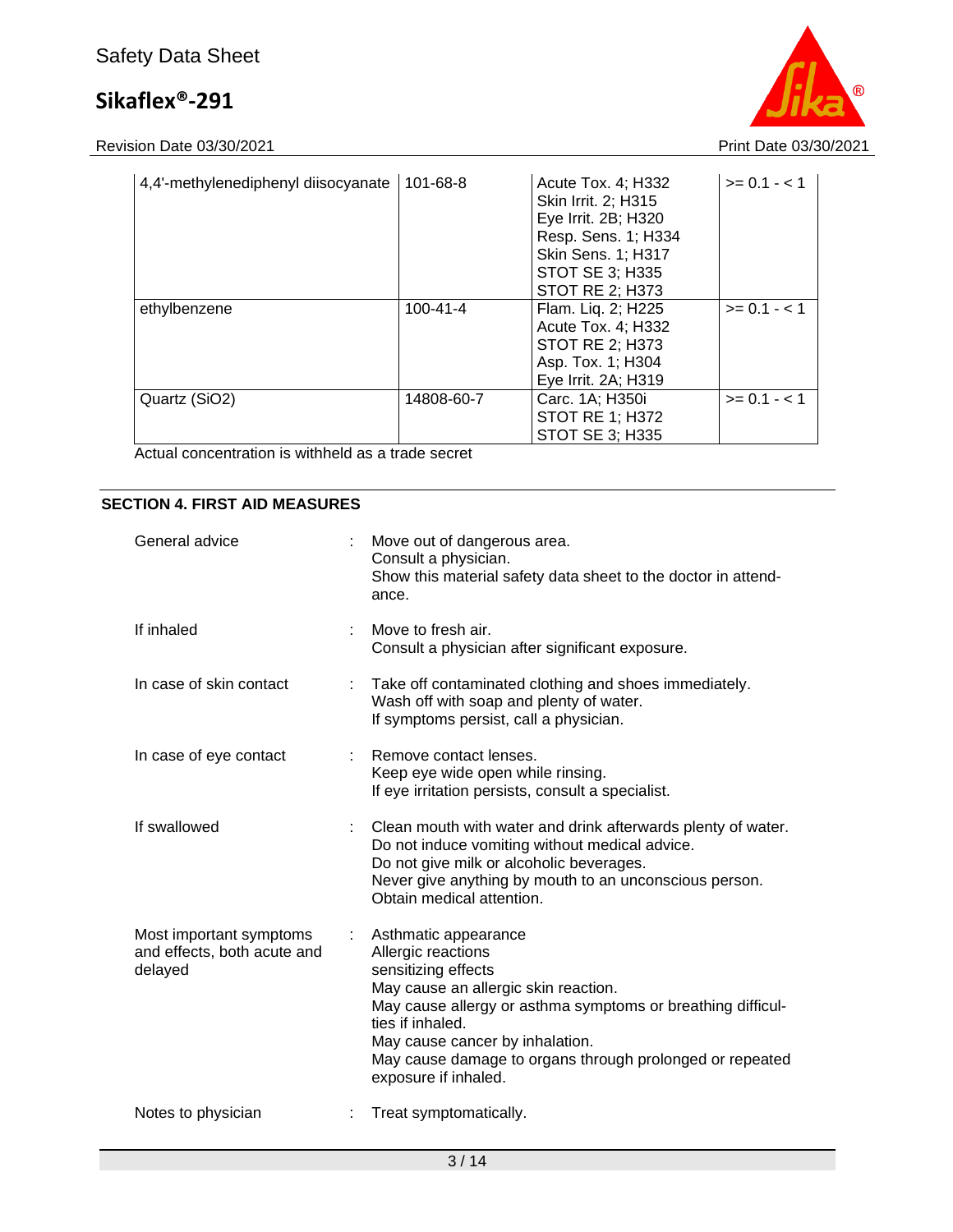

#### **SECTION 5. FIRE-FIGHTING MEASURES**

| Suitable extinguishing media                        |    | Use extinguishing measures that are appropriate to local cir-<br>cumstances and the surrounding environment.                                                                                                                  |
|-----------------------------------------------------|----|-------------------------------------------------------------------------------------------------------------------------------------------------------------------------------------------------------------------------------|
| Further information                                 | t. | Collect contaminated fire extinguishing water separately. This<br>must not be discharged into drains.<br>Fire residues and contaminated fire extinguishing water must<br>be disposed of in accordance with local regulations. |
| Special protective equipment :<br>for fire-fighters |    | In the event of fire, wear self-contained breathing apparatus.                                                                                                                                                                |

#### **SECTION 6. ACCIDENTAL RELEASE MEASURES**

| Personal precautions, protec- :<br>tive equipment and emer-<br>gency procedures | Use personal protective equipment.<br>Deny access to unprotected persons.                                                                                      |
|---------------------------------------------------------------------------------|----------------------------------------------------------------------------------------------------------------------------------------------------------------|
| Environmental precautions                                                       | : Do not flush into surface water or sanitary sewer system.<br>Local authorities should be advised if significant spillages<br>cannot be contained.            |
| Methods and materials for<br>containment and cleaning up                        | Soak up with inert absorbent material (e.g. sand, silica gel,<br>acid binder, universal binder, sawdust).<br>Keep in suitable, closed containers for disposal. |

#### **SECTION 7. HANDLING AND STORAGE**

| fire and explosion          |    | Advice on protection against : Normal measures for preventive fire protection.                                                                                                                                                                                                                                                                                                                                                                                                                                                                |
|-----------------------------|----|-----------------------------------------------------------------------------------------------------------------------------------------------------------------------------------------------------------------------------------------------------------------------------------------------------------------------------------------------------------------------------------------------------------------------------------------------------------------------------------------------------------------------------------------------|
| Advice on safe handling     |    | Avoid exceeding the given occupational exposure limits (see<br>section 8).<br>Do not get in eyes, on skin, or on clothing.<br>For personal protection see section 8.<br>Persons with a history of skin sensitization problems or asth-<br>ma, allergies, chronic or recurrent respiratory disease should<br>not be employed in any process in which this mixture is being<br>used.<br>Smoking, eating and drinking should be prohibited in the ap-<br>plication area.<br>Follow standard hygiene measures when handling chemical<br>products. |
| Conditions for safe storage | ÷. | Store in original container.<br>Keep container tightly closed in a dry and well-ventilated<br>place.<br>Observe label precautions.<br>Store in accordance with local regulations.                                                                                                                                                                                                                                                                                                                                                             |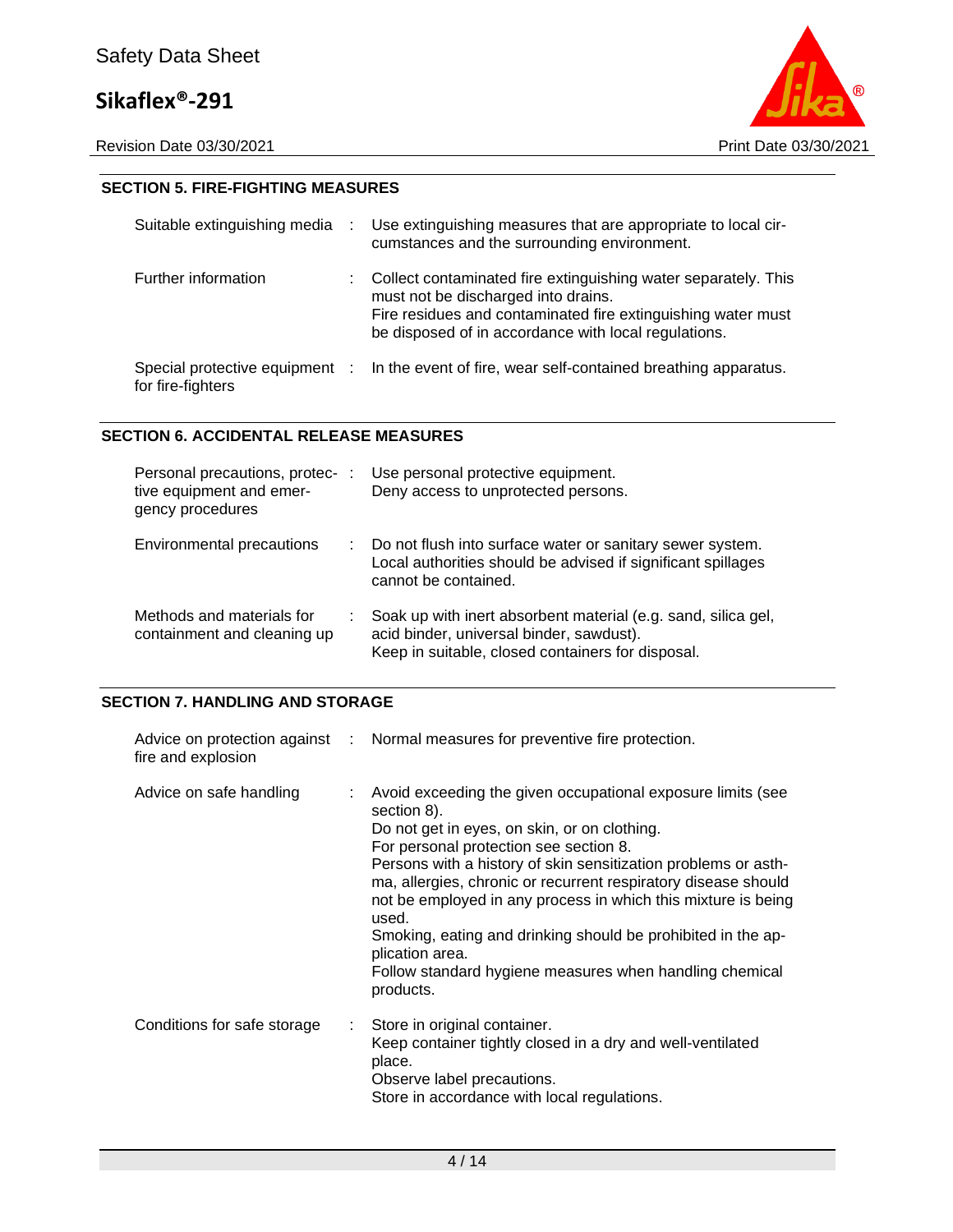

### **SECTION 8. EXPOSURE CONTROLS/PERSONAL PROTECTION**

### **Ingredients with workplace control parameters**

| Components                               | CAS-No.        | Value type<br>(Form of<br>exposure)                | Control parame-<br>ters / Permissible<br>concentration | <b>Basis</b> |
|------------------------------------------|----------------|----------------------------------------------------|--------------------------------------------------------|--------------|
| xylene                                   | 1330-20-7      | <b>TWA</b>                                         | 100 ppm<br>435 mg/m3                                   | OSHA Z-1     |
|                                          |                | <b>TWA</b>                                         | 100 ppm                                                | <b>ACGIH</b> |
|                                          |                | <b>STEL</b>                                        | 150 ppm                                                | <b>ACGIH</b> |
|                                          |                | <b>STEL</b>                                        | 150 ppm                                                | OSHA P0      |
|                                          |                |                                                    | 655 mg/m3                                              |              |
|                                          |                | <b>TWA</b>                                         | 100 ppm                                                | OSHA P0      |
|                                          |                |                                                    | 435 mg/m3                                              |              |
| 4,4'-methylenediphenyl diiso-<br>cyanate | 101-68-8       | <b>TWA</b>                                         | 0.005 ppm                                              | <b>ACGIH</b> |
|                                          |                | $\mathsf{C}$                                       | 0.02 ppm<br>$0.2$ mg/m $3$                             | OSHA Z-1     |
|                                          |                | $\mathsf{C}$                                       | $0.02$ ppm                                             | OSHA P0      |
|                                          |                |                                                    | $0.2$ mg/m $3$                                         |              |
| ethylbenzene                             | $100 - 41 - 4$ | <b>TWA</b>                                         | 100 ppm                                                | OSHA Z-1     |
|                                          |                |                                                    | 435 mg/m3                                              |              |
|                                          |                | <b>TWA</b>                                         | 100 ppm                                                | OSHA P0      |
|                                          |                |                                                    | 435 mg/m3                                              |              |
|                                          |                | <b>STEL</b>                                        | 125 ppm                                                | OSHA P0      |
|                                          |                |                                                    | 545 mg/m3                                              |              |
| Quartz (SiO2)                            | 14808-60-7     | TWA (Res-<br>pirable par-<br>ticulate mat-<br>ter) | $0.025$ mg/m $3$                                       | <b>ACGIH</b> |
|                                          |                | TWA (Res-<br>pirable dust)                         | $0.05$ mg/m $3$                                        | OSHA Z-1     |
|                                          |                | TWA (respir-                                       | 10 mg/m3 /                                             | OSHA Z-3     |
|                                          |                | able)                                              | %SiO2+2                                                |              |
|                                          |                | TWA (respir-                                       | 250 mppcf /                                            | OSHA Z-3     |
|                                          |                | able)                                              | %SiO2+5                                                |              |
|                                          |                | TWA (respir-<br>able dust<br>fraction)             | $\overline{0.1}$ mg/m3                                 | OSHA P0      |
|                                          |                | TWA (Res-<br>pirable par-<br>ticulate mat-<br>ter) | 0.025 mg/m3<br>(Silica)                                | <b>ACGIH</b> |
|                                          |                | TWA (respir-<br>able dust<br>fraction)             | $0.1$ mg/m $3$                                         | OSHA P0      |
|                                          |                | TWA (Res-<br>pirable par-<br>ticulate mat-<br>ter) | $0.025$ mg/m3                                          | <b>ACGIH</b> |
|                                          |                | TWA (Res-                                          | $0.025$ mg/m3                                          | <b>ACGIH</b> |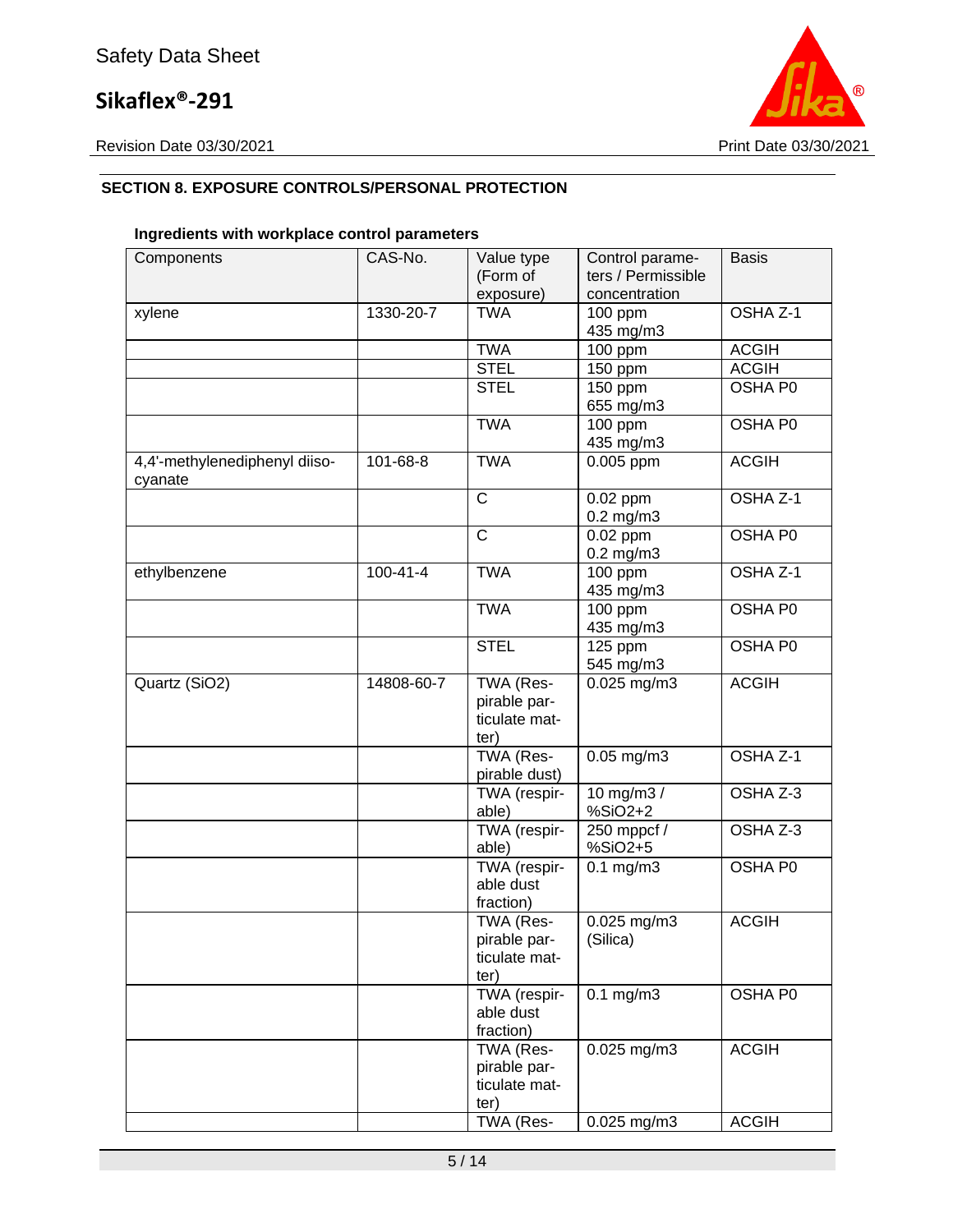# Safety Data Sheet

# **Sikaflex®-291**



|                                                                                                                                                                                                     |                         | pirable par-<br>ticulate mat-<br>ter)                                                                           | (Silica)                                                                                                                                                                                                                                                                                                                 |  |
|-----------------------------------------------------------------------------------------------------------------------------------------------------------------------------------------------------|-------------------------|-----------------------------------------------------------------------------------------------------------------|--------------------------------------------------------------------------------------------------------------------------------------------------------------------------------------------------------------------------------------------------------------------------------------------------------------------------|--|
| The above constituents are the only constituents of the product which have a PEL, TLV or other rec-<br>ommended exposure limit. At this time, the other constituents have no known exposure limits. |                         |                                                                                                                 |                                                                                                                                                                                                                                                                                                                          |  |
| <b>Engineering measures</b>                                                                                                                                                                         | ed or statutory limits. |                                                                                                                 | Use of adequate ventilation should be sufficient to control<br>worker exposure to airborne contaminants. If the use of this<br>product generates dust, fumes, gas, vapor or mist, use pro-<br>cess enclosures, local exhaust ventilation or other engineer-<br>ing controls to keep worker exposure below any recommend- |  |
| Personal protective equipment                                                                                                                                                                       |                         |                                                                                                                 |                                                                                                                                                                                                                                                                                                                          |  |
| Respiratory protection                                                                                                                                                                              |                         | sessment indicates this is necessary.                                                                           | Use a properly fitted NIOSH approved air-purifying or air-fed<br>respirator complying with an approved standard if a risk as-                                                                                                                                                                                            |  |
|                                                                                                                                                                                                     |                         | imum expected contaminant concentration<br>contained breathing apparatus must be used.                          | The filter class for the respirator must be suitable for the max-<br>(gas/vapor/aerosol/particulates) that may arise when han-<br>dling the product. If this concentration is exceeded, self-                                                                                                                            |  |
| Hand protection<br>÷.                                                                                                                                                                               | essary.                 |                                                                                                                 | Chemical-resistant, impervious gloves complying with an<br>approved standard should be worn at all times when handling<br>chemical products if a risk assessment indicates this is nec-                                                                                                                                  |  |
| Eye protection                                                                                                                                                                                      |                         |                                                                                                                 | Safety eyewear complying with an approved standard should<br>be used when a risk assessment indicates this is necessary.                                                                                                                                                                                                 |  |
| Skin and body protection<br>÷                                                                                                                                                                       | cific work-place.       |                                                                                                                 | Choose body protection in relation to its type, to the concen-<br>tration and amount of dangerous substances, and to the spe-                                                                                                                                                                                            |  |
| Hygiene measures                                                                                                                                                                                    | the product.            | Avoid contact with skin, eyes and clothing.<br>before entering eating areas.<br>Wash thoroughly after handling. | Wash hands before breaks and immediately after handling<br>Remove contaminated clothing and protective equipment                                                                                                                                                                                                         |  |

#### **SECTION 9. PHYSICAL AND CHEMICAL PROPERTIES**

| Odor Threshold | No data available |
|----------------|-------------------|
| Odor           | $: a$ romatic     |
| Color          | $:$ various       |
| Appearance     | paste             |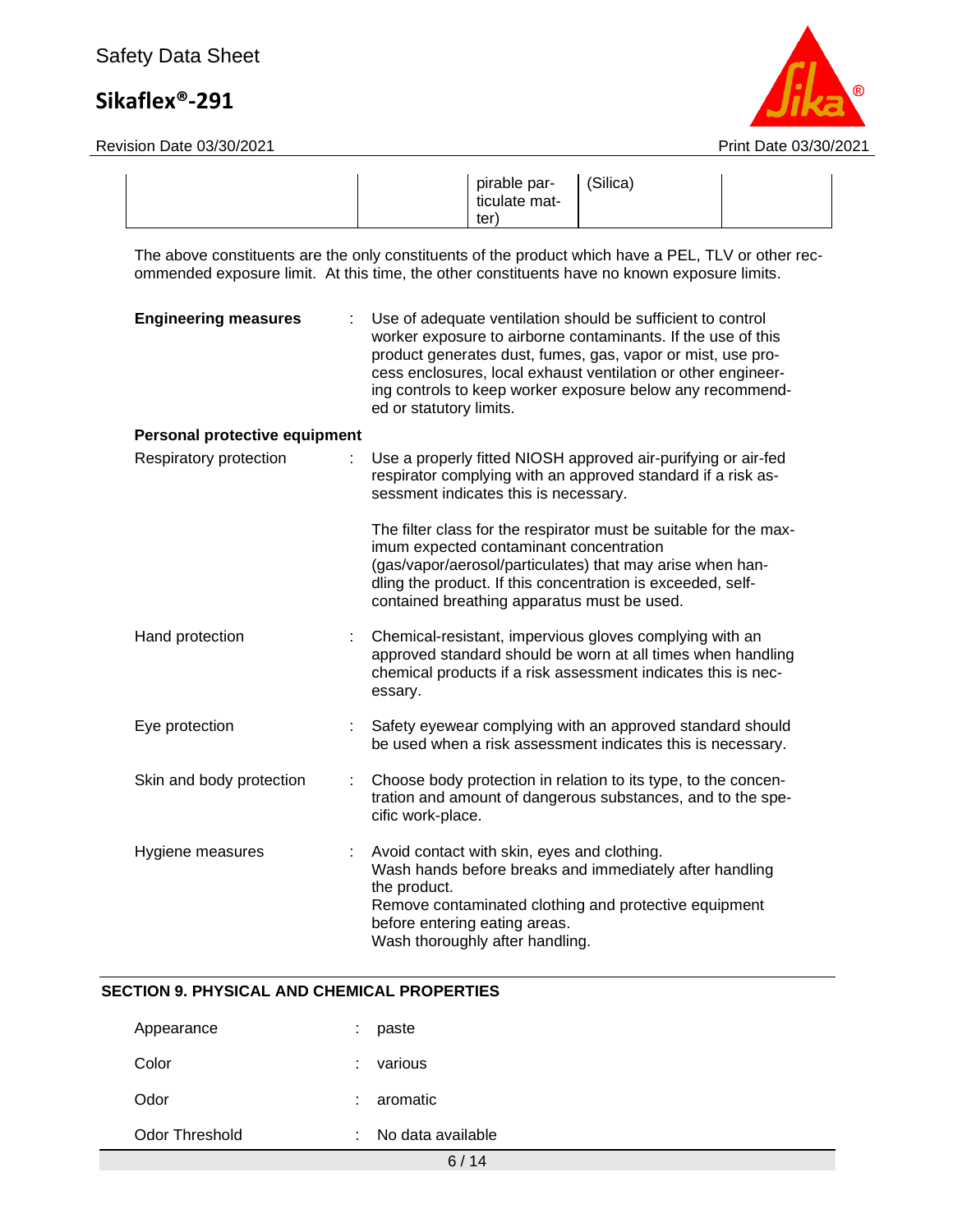#### Revision Date 03/30/2021 Print Date 03/30/2021



| рH                                                  |                               | Not applicable                  |
|-----------------------------------------------------|-------------------------------|---------------------------------|
| Melting point/range / Freezing<br>point             | $\sim$ 100                    | No data available               |
| Boiling point/boiling range                         | ÷                             | No data available               |
| Flash point                                         |                               | Not applicable                  |
| Evaporation rate                                    |                               | No data available               |
| Flammability (solid, gas)                           | ÷                             | No data available               |
| Upper explosion limit / Upper<br>flammability limit | $\mathbb{R}^{\mathbb{Z}}$     | No data available               |
| Lower explosion limit / Lower<br>flammability limit | ÷                             | No data available               |
| Vapor pressure                                      |                               | $0.01$ hpa                      |
| Relative vapor density                              | ÷                             | No data available               |
| Density                                             |                               | ca. 1.28 g/cm3 (73 °F / 23 °C)  |
| Solubility(ies)<br>Water solubility                 |                               | insoluble                       |
| Solubility in other solvents                        | $\mathcal{I}^{\mathcal{I}}$ . | No data available               |
| Partition coefficient: n-<br>octanol/water          | ÷                             | No data available               |
| Autoignition temperature                            | ÷                             | No data available               |
| Decomposition temperature                           |                               | No data available               |
| Viscosity<br>Viscosity, dynamic                     |                               | No data available               |
| Viscosity, kinematic                                |                               | : > 20.5 mm2/s (104 °F / 40 °C) |
| <b>Explosive properties</b>                         | ÷                             | No data available               |
| Oxidizing properties                                |                               | No data available               |
| Volatile organic compounds<br>(VOC) content         | ÷                             | $25$ g/l                        |

### **SECTION 10. STABILITY AND REACTIVITY**

| Reactivity         | No dangerous reaction known under conditions of normal use. |
|--------------------|-------------------------------------------------------------|
| Chemical stability | The product is chemically stable.                           |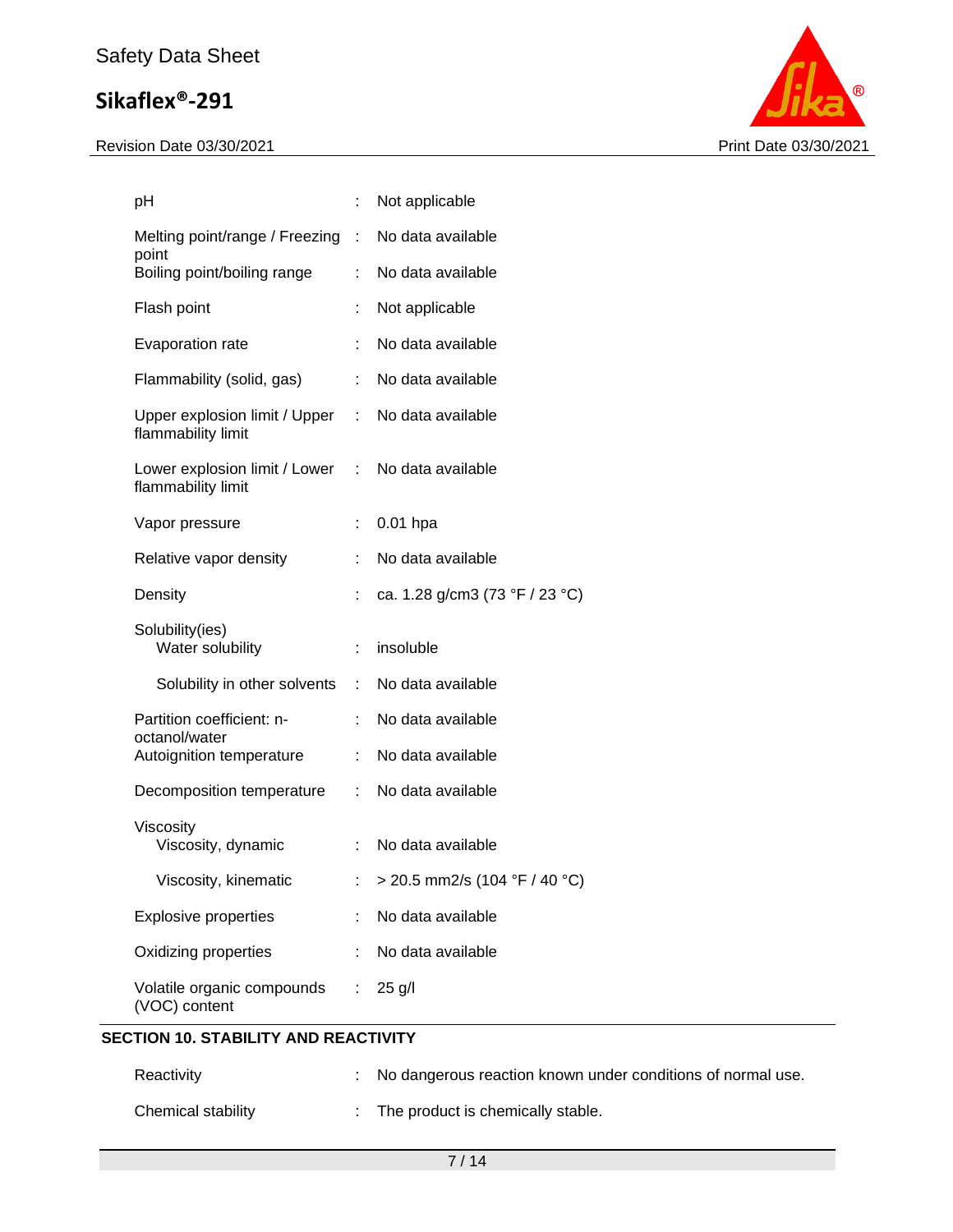Revision Date 03/30/2021 **Print Date 03/30/2021** Print Date 03/30/2021



| tions                               |   | Possibility of hazardous reac- : Stable under recommended storage conditions. |
|-------------------------------------|---|-------------------------------------------------------------------------------|
| Conditions to avoid                 |   | No data available                                                             |
| Incompatible materials              |   | No data available                                                             |
| Hazardous decomposition<br>products | ÷ | No decomposition if stored and applied as directed.                           |

#### **SECTION 11. TOXICOLOGICAL INFORMATION**

#### **Acute toxicity** Not classified based on available information.

**Components:**

| xylene: |
|---------|
|---------|

| AVIUIU.               |                                       |
|-----------------------|---------------------------------------|
| Acute oral toxicity   | : LD50 Oral (Rat): $3,523$ mg/kg      |
| Acute dermal toxicity | : LD50 Dermal (Rabbit): $1,700$ mg/kg |
|                       |                                       |

#### **4,4'-methylenediphenyl diisocyanate:**

| Acute oral toxicity       | : LD50 Oral (Rat): $> 4,700$ mg/kg<br>Method: OECD Test Guideline 401                         |  |  |
|---------------------------|-----------------------------------------------------------------------------------------------|--|--|
| Acute inhalation toxicity | LC50: 1.5 mg/l<br>Exposure time: 4 h<br>Test atmosphere: dust/mist<br>Method: Expert judgment |  |  |
| ethylbenzene:             |                                                                                               |  |  |
| Acute oral toxicity       | LD50 Oral (Rat): 3,500 mg/kg                                                                  |  |  |

Acute dermal toxicity : LD50 Dermal (Rabbit): 5,510 mg/kg

#### **Skin corrosion/irritation**

Not classified based on available information.

#### **Serious eye damage/eye irritation**

Not classified based on available information.

#### **Respiratory or skin sensitization**

#### **Skin sensitization**

May cause an allergic skin reaction.

#### **Respiratory sensitization**

May cause allergy or asthma symptoms or breathing difficulties if inhaled.

#### **Germ cell mutagenicity**

Not classified based on available information.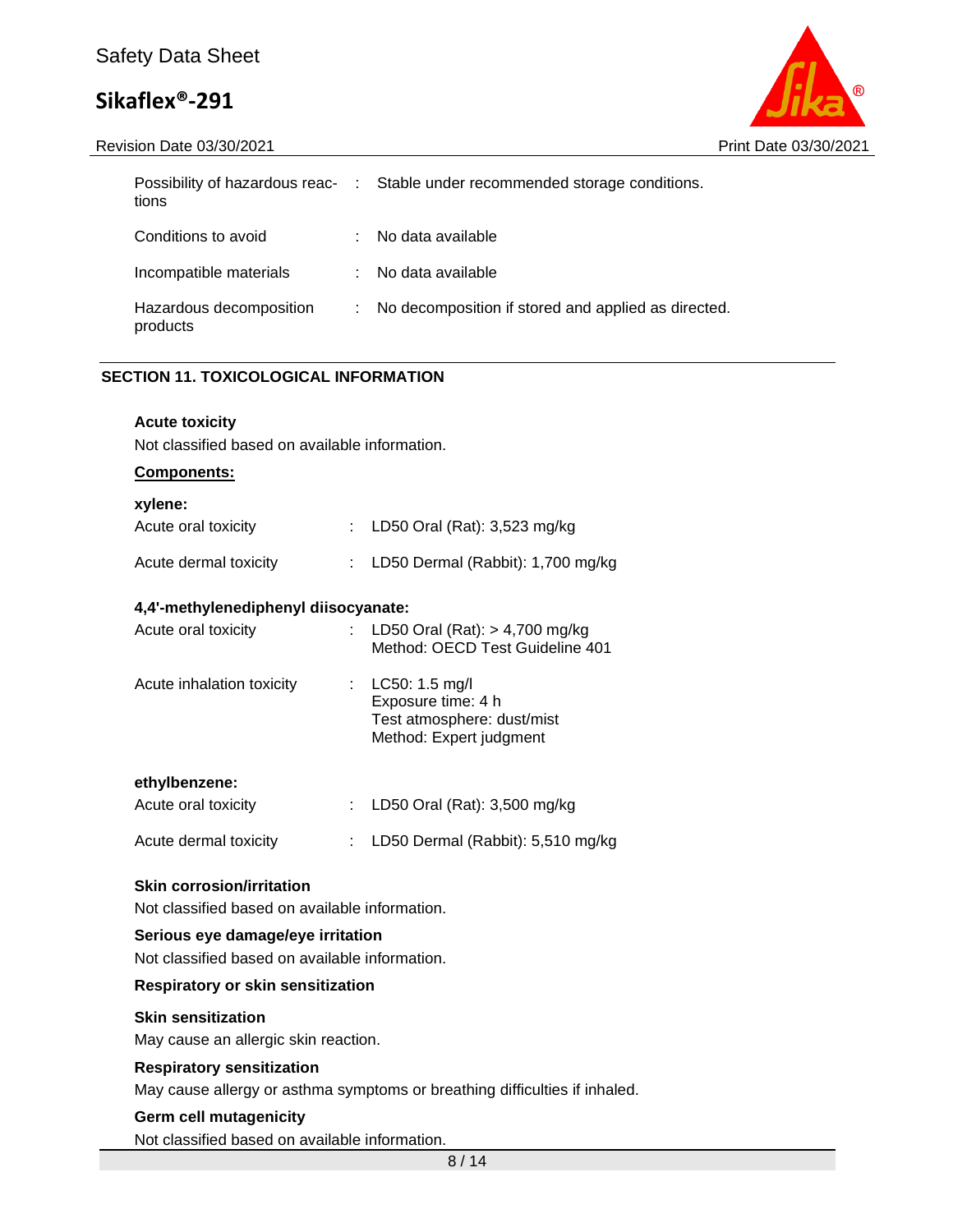Revision Date 03/30/2021 **Print Date 03/30/2021** Print Date 03/30/2021



| Carcinogenicity                 |                                                                                                                                                                                                                  |                |  |  |  |  |  |  |
|---------------------------------|------------------------------------------------------------------------------------------------------------------------------------------------------------------------------------------------------------------|----------------|--|--|--|--|--|--|
| May cause cancer by inhalation. |                                                                                                                                                                                                                  |                |  |  |  |  |  |  |
| <b>IARC</b>                     | Group 1: Carcinogenic to humans<br>Quartz (SiO2)<br>(Silica dust, crystalline)                                                                                                                                   | 14808-60-7     |  |  |  |  |  |  |
|                                 | Group 2B: Possibly carcinogenic to humans<br>titanium dioxide; [in powder form containing 1 % or more of particles with aero-<br>dynamic diameter $\leq 10 \mu m$ ]<br>Group 2B: Possibly carcinogenic to humans | 13463-67-7     |  |  |  |  |  |  |
|                                 | Carbon black                                                                                                                                                                                                     | 1333-86-4      |  |  |  |  |  |  |
|                                 | Group 2B: Possibly carcinogenic to humans<br>ethylbenzene                                                                                                                                                        | $100 - 41 - 4$ |  |  |  |  |  |  |
| <b>OSHA</b>                     | OSHA specifically regulated carcinogen<br>Quartz (SiO2)<br>(crystalline silica)                                                                                                                                  | 14808-60-7     |  |  |  |  |  |  |
| <b>NTP</b>                      | Known to be human carcinogen<br>Quartz (SiO2)<br>(Silica, Crystalline (Respirable Size))                                                                                                                         | 14808-60-7     |  |  |  |  |  |  |

#### **Reproductive toxicity**

Not classified based on available information.

#### **STOT-single exposure**

Not classified based on available information.

#### **STOT-repeated exposure**

May cause damage to organs through prolonged or repeated exposure if inhaled. Once sensitized, a severe allergic reaction may occur when subsequently exposed to very low levels.

#### **Aspiration toxicity**

Not classified based on available information.

#### **Further information**

#### **Product:**

Remarks : Carbon black (1333-86-4) Animal Toxicity: Rat, oral, duration 2 year Effect: no tumors

> Mouse, oral, duration 2 years Effect: no tumors Mouse, dermal, duration 18 months Effect: no skin tumors Rat, inhalation, duration 2 years Target organ: lungs Effect: inflammation, fibrosis, tumors Note: Tumors in the rat lung are considered to be related to the "particle overload phenomenon" rather than to a specific chemical effect of carbon black itself in the lung. These effects in rats have been reported in many studies on other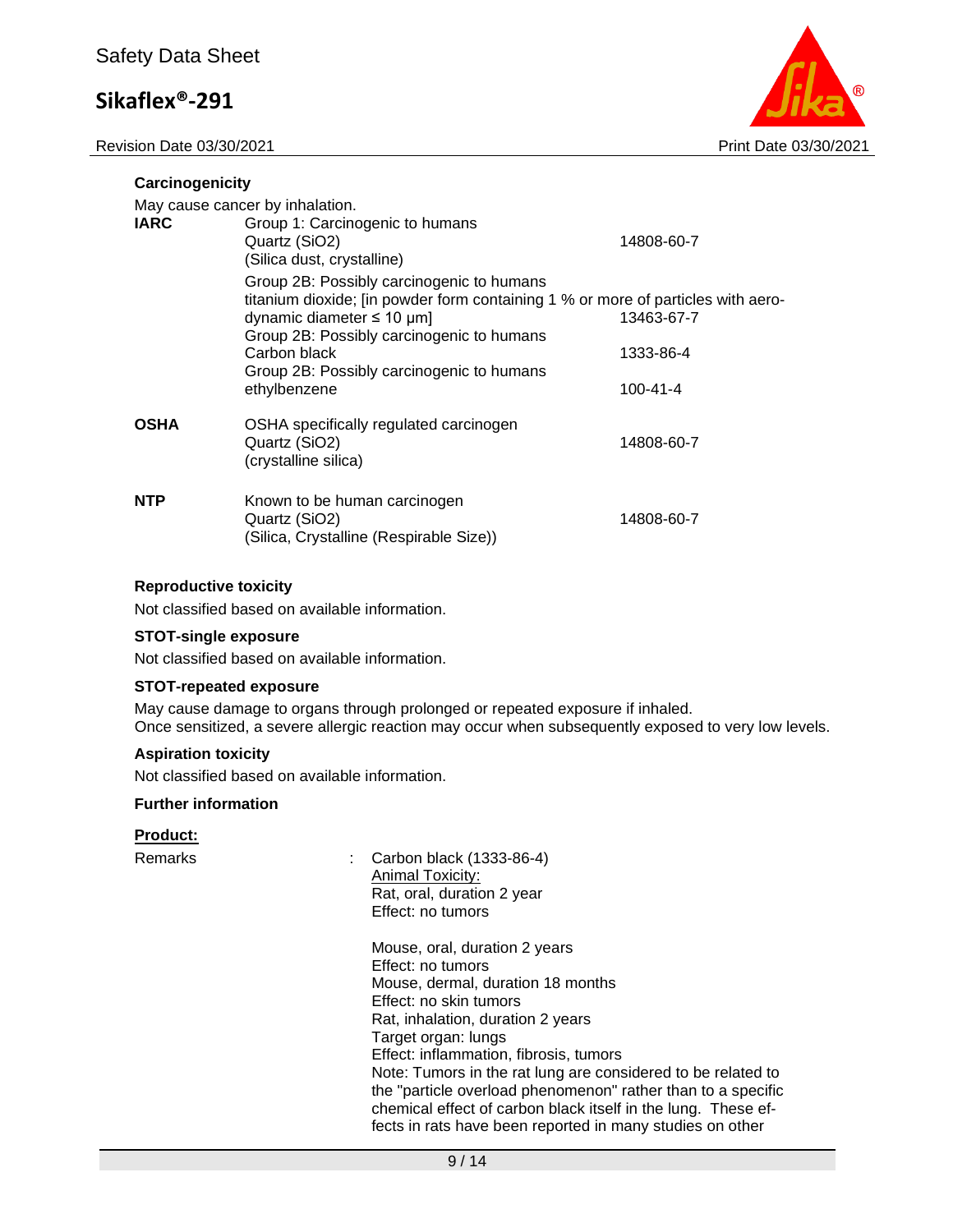Revision Date 03/30/2021 **Print Date 03/30/2021** Print Date 03/30/2021



poorly soluble inorganic particles and appear to be rat specific. Tumors have not been observed in other species (i.e., mouse and hamster) for carbon black or other poorly soluble particles under similar circumstances and study conditions. Mortality studies (human data): A study on carbon black production workers in the UK (Sorahan, 2001) found an increased risk of lung cancer in two of the five plant studied; however, the increase was not related to the dose of carbon black. Thus, the authors did not consider the increased risk in lung cancer to be due to carbon black exposure. A German study of carbon black workers at one plant (Morfeld, 2006; Buechte, 2006) found a similar increase in lung cancer risk but, like the Sorohan, 2001 (UK study) found no association with carbon black exposure. A large US study of 18 plants showed a reduction in lung cancer risk in carbon black production workers (DEll, 2006). Based upon these studies, the February 2006 Working Group at the International Agency for Research on Cancer (IARC) concluded that the human evidence for carcinogenicity was inadequate (IARC, 2010). Since the IARC evaluation of carbon black, Sorahan and Harrington (2007) have re-analyzed the UK study data using an alternative exposure hypothesis and found a positive association with carbon black exposure in two of the five plants. The same exposure hypothesis was applied by Morfeld and McCunney (2009) to the German cohort; in contrast, they found no association between carbon black exposure and lung cancer risk and, thus, no support for the alternative exposure hypothesis used by Sorahan and Harrington. Overall, as a result of these detailed investigations, no causative link between carbon black exposure and cancer risk in humans has been demonstrated. **IARC CANCER CLASSIFICATION:** In 2006 IARC re-affirmed its 1995 finding that there is "inadequate evidence" from hu-

man health studies to assess whether carbon black causes cancer in humans. IARC concluded that there is "sufficient evidence" in experimental animal studies for the carcinogenicity of carbon black. IARC's overall evaluation is that carbon black is "possibly carcinogenic to humans" (Group 2B)". This conclusion was based on IARC's guidelines, which generally require such a classification if one species exhibits carcinogenicity in two or more animal studies (IARC, 2010).

Solvent extracts of carbon black were used in one study of rats in which skin tumors were found after dermal application and several studies of mice in which sarcomas were found following subcutaneous injection. IARC concluded that there was "sufficient evidence" that carbon black extracts can cause cancer in animals (Group 2B).

**ICGIH CANCER CLASSIFICATION:** Confirmed Animal Carcinogen with Unknown Relevance to Humans (Category A3 Carcinogen).

**ASSESSMENT:** Applying the guidelines of self-classification under the Globally Harmonized System of Classification and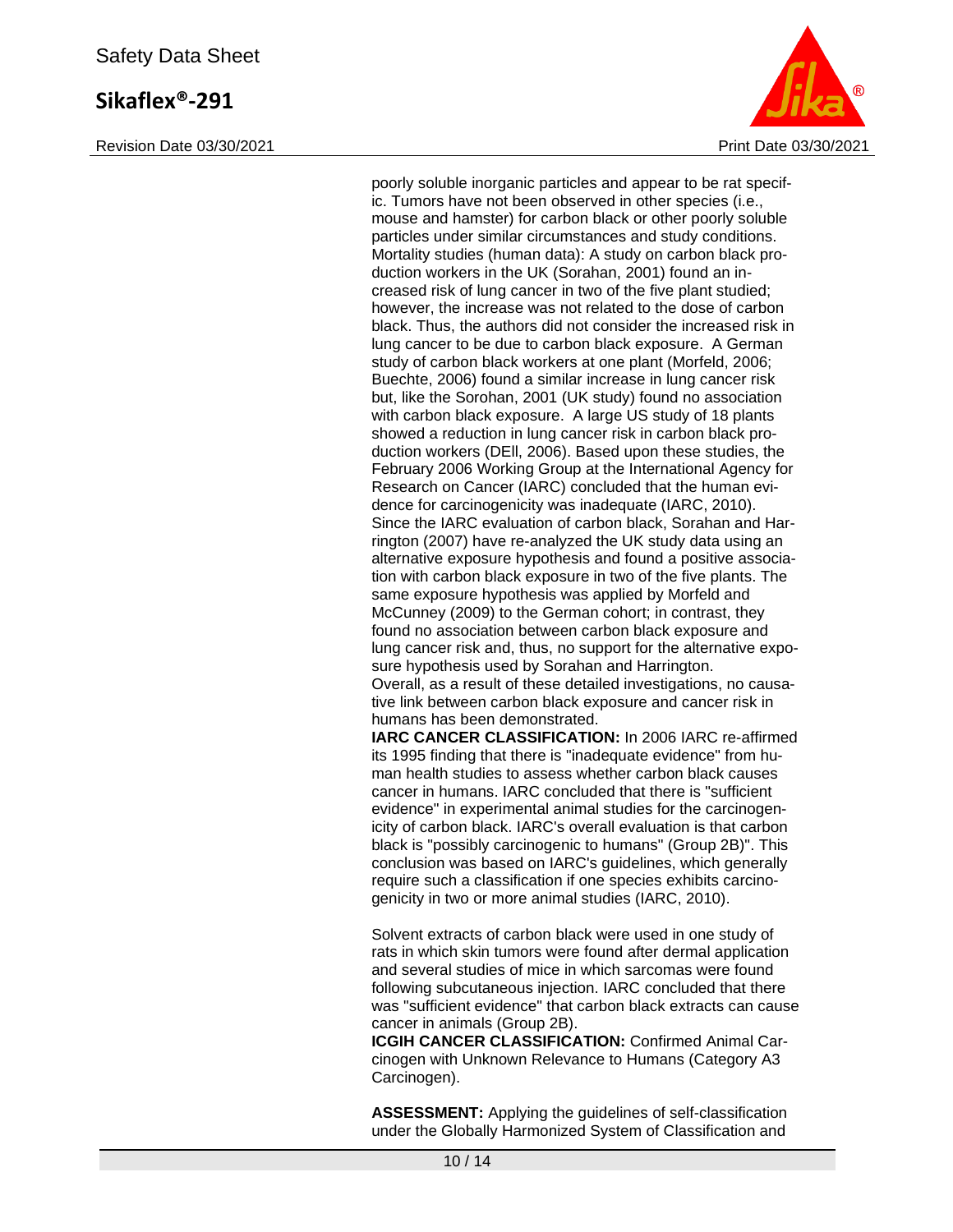Revision Date 03/30/2021 **Print Date 03/30/2021** Print Date 03/30/2021



Labeling of Chemicals, carbon black is not classified as a carcinogen. Lung tumors are induced in rats as a result of repeated exposure to inert, poorly soluble particles like carbon black and other poorly soluble particles. Rats tumors are a result of a secondary non-genotoxic mechanism that has questionable relevance for classification in humans. In support of this opinion, the CLP Guidance for Specific Target Organ Toxicity - Repeated Exposure (STOT-RE), cites lung overload under mechanisms not relevant to humans. Human health studies show that exposure to carbon black does not increase the risk to carcinogenicity.

#### Titanium dioxide (13463-67-7)

In lifetime inhalation studies of rats, airborne respirable-size titanium dioxide particles have shown to cause an increase in lung tumors at concentrations associated with substantial particle lung burdens and consequential pulmonary overload and inflammation. The potential for these adverse health effects appears to be closely related to the particle size and the amount of the exposed surface area that comes into contact with the lung. However, tests with other laboratory animals such as mice and hamsters, indicate that rats are significantly more susceptible to the pulmonary overload and inflammation that causes lung cancer. Epidemiological studies do not suggest an increased risk of cancer in humans from occupational exposure to titanium dioxide. Titanium dioxide has been characterized by IARC as possibly carcinogenic to humans (Group 2B) through inhalation (not ingestion). It has not been characterized as a potential carcinogen by either NTP or OSHA.

Quartz (14808-60-7): This classification is relevant when exposed to Quartz (silicon dioxide) in dust or powder form only, including cured product that is subject to sanding, grinding, cutting, or other surface preparation activities.

#### **SECTION 12. ECOLOGICAL INFORMATION**

| <b>Ecotoxicity</b>                                                               |    |                                                                                                      |
|----------------------------------------------------------------------------------|----|------------------------------------------------------------------------------------------------------|
| <b>Components:</b>                                                               |    |                                                                                                      |
| xylene:<br>Toxicity to algae/aquatic<br>plants                                   | ÷. | EC50 (Pseudokirchneriella subcapitata (green algae)): 2.2<br>mq/l<br>Method: OECD Test Guideline 201 |
| Toxicity to fish (Chronic tox-<br>icity)                                         | ÷. | NOEC (Oncorhynchus mykiss (rainbow trout)): $> 1.3$ mg/l<br>Exposure time: 56 d                      |
| Toxicity to daphnia and other :<br>aquatic invertebrates (Chron-<br>ic toxicity) |    | NOEC (Daphnia): 1.17 mg/l<br>Exposure time: 7 d                                                      |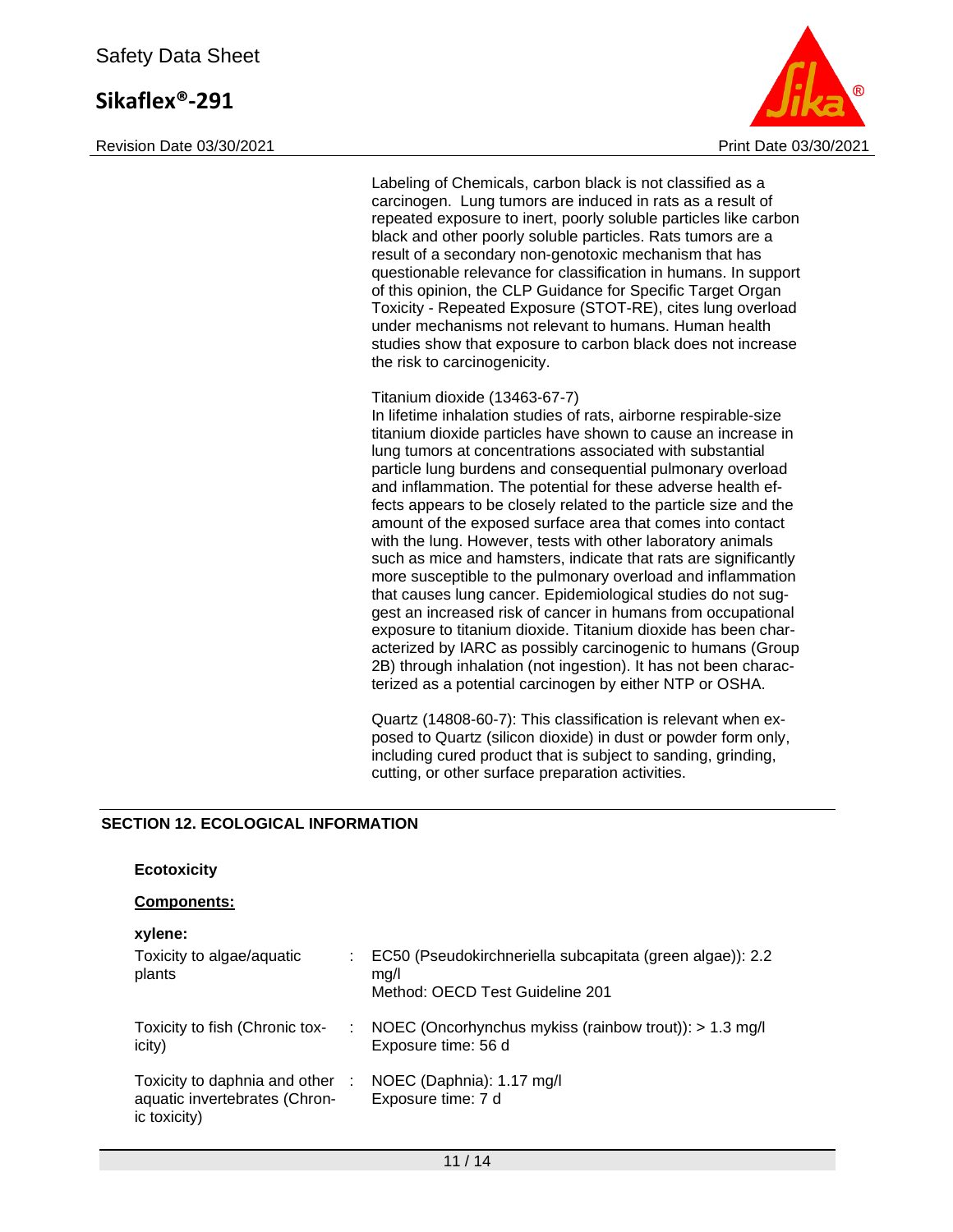Revision Date 03/30/2021 2021 2021 2022 2021 2022 2024 2022 2024 2022 2024 2022 2024



| ethylbenzene:                                             |                                                                    |                                                                                                                                    |
|-----------------------------------------------------------|--------------------------------------------------------------------|------------------------------------------------------------------------------------------------------------------------------------|
| <b>Persistence and degradability</b><br>No data available |                                                                    |                                                                                                                                    |
| <b>Bioaccumulative potential</b><br>No data available     |                                                                    |                                                                                                                                    |
| <b>Mobility in soil</b><br>No data available              |                                                                    |                                                                                                                                    |
| Other adverse effects                                     |                                                                    |                                                                                                                                    |
| <b>Product:</b><br>Additional ecological infor-<br>mation | ÷.<br>tainer in a safe way.<br>soil, waterways, drains and sewers. | Do not empty into drains; dispose of this material and its con-<br>Avoid dispersal of spilled material and runoff and contact with |

#### **SECTION 13. DISPOSAL CONSIDERATIONS**

| <b>Disposal methods</b> |                                                                                                                                                                                                                             |
|-------------------------|-----------------------------------------------------------------------------------------------------------------------------------------------------------------------------------------------------------------------------|
| Waste from residues     | Disposal of this product, solutions and any by-products should<br>at all times comply with the requirements of environmental<br>protection and waste disposal legislation and any regional<br>local authority requirements. |
| Contaminated packaging  | Empty containers should be taken to an approved waste han-<br>dling site for recycling or disposal.                                                                                                                         |

#### **SECTION 14. TRANSPORT INFORMATION**

#### **International Regulations**

**IATA-DGR** Not regulated as a dangerous good

#### **IMDG-Code**

Not regulated as a dangerous good

#### **Domestic regulation**

**49 CFR**

Not regulated as a dangerous good

#### **SECTION 15. REGULATORY INFORMATION**

**TSCA list** : All chemical substances in this product are either listed on the TSCA Inventory or are in compliance with a TSCA Inventory exemption.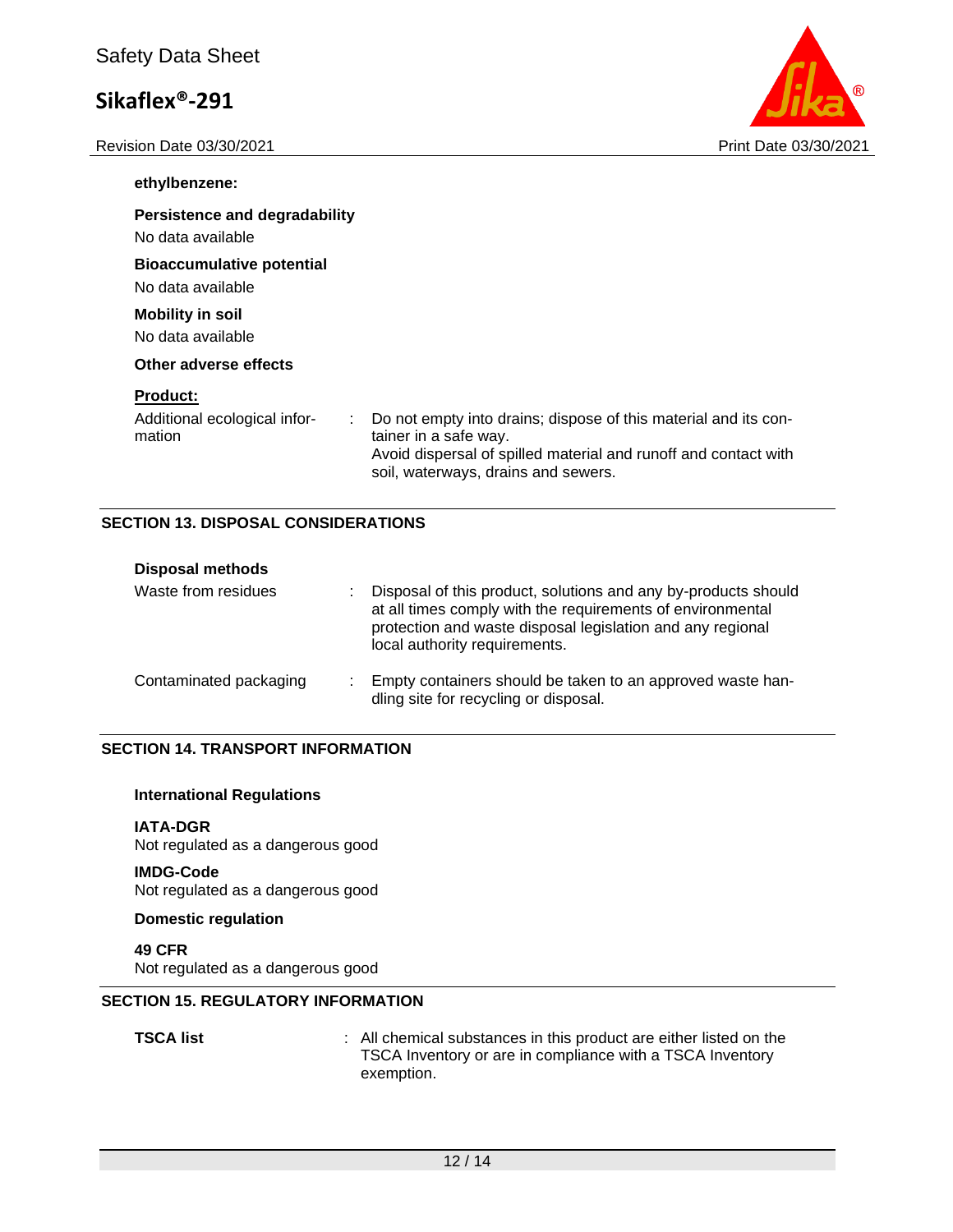Revision Date 03/30/2021 **Print Date 03/30/2021** Print Date 03/30/2021



#### **EPCRA - Emergency Planning and Community Right-to-Know**

#### **CERCLA Reportable Quantity**

This material does not contain any components with a CERCLA RQ.

#### **SARA 304 Extremely Hazardous Substances Reportable Quantity**

This material does not contain any components with a section 304 EHS RQ.

#### **SARA 302 Extremely Hazardous Substances Threshold Planning Quantity**

This material does not contain any components with a section 302 EHS TPQ.

| SARA 311/312 Hazards | Respiratory or skin sensitization<br>Carcinogenicity<br>Specific target organ toxicity (single or repeated exposure) |                |                |
|----------------------|----------------------------------------------------------------------------------------------------------------------|----------------|----------------|
| <b>SARA 313</b>      | : The following components are subject to reporting levels es-<br>tablished by SARA Title III, Section 313:          |                |                |
|                      | xylene                                                                                                               | 1330-20-7      | $>= 1 - 5\%$   |
|                      | ethylbenzene                                                                                                         | $100 - 41 - 4$ | $>= 0.1 - 1\%$ |
|                      |                                                                                                                      |                |                |

#### **Clean Air Act**

The following chemical(s) are listed as HAP under the U.S. Clean Air Act, Section 112 (40 CFR 61):  $x$ ylene 1330-20-7  $\rightarrow$  14330-20-7

California Prop 65 A WARNING: Cancer and Reproductive Harm www.P65Warnings.ca.gov

#### **SECTION 16. OTHER INFORMATION**

#### **Full text of other abbreviations**

| ACGIH<br>OSHA P0 | : USA. ACGIH Threshold Limit Values (TLV)<br>USA, OSHA - TABLE Z-1 Limits for Air Contaminants -<br>1910.1000 |
|------------------|---------------------------------------------------------------------------------------------------------------|
| OSHA Z-1         | : USA. Occupational Exposure Limits (OSHA) - Table Z-1 Lim-<br>its for Air Contaminants                       |
| OSHA Z-3         | : USA. Occupational Exposure Limits (OSHA) - Table Z-3 Min-<br>eral Dusts                                     |
| ACGIH / TWA      | 8-hour, time-weighted average                                                                                 |
| ACGIH / STEL     | Short-term exposure limit                                                                                     |
| OSHA PO / TWA    | 8-hour time weighted average                                                                                  |
| OSHA PO / STEL   | Short-term exposure limit                                                                                     |
| OSHA PO/C        | Ceiling limit                                                                                                 |
| OSHA Z-1 / TWA   | 8-hour time weighted average                                                                                  |
| OSHA $Z-1/C$     | Ceiling                                                                                                       |
| OSHA Z-3 / TWA   | 8-hour time weighted average                                                                                  |

#### **Notes to Reader**

The information contained in this Safety Data Sheet applies only to the actual Sika Corporation ("Sika") product identified and described herein. This information is not intended to address, nor